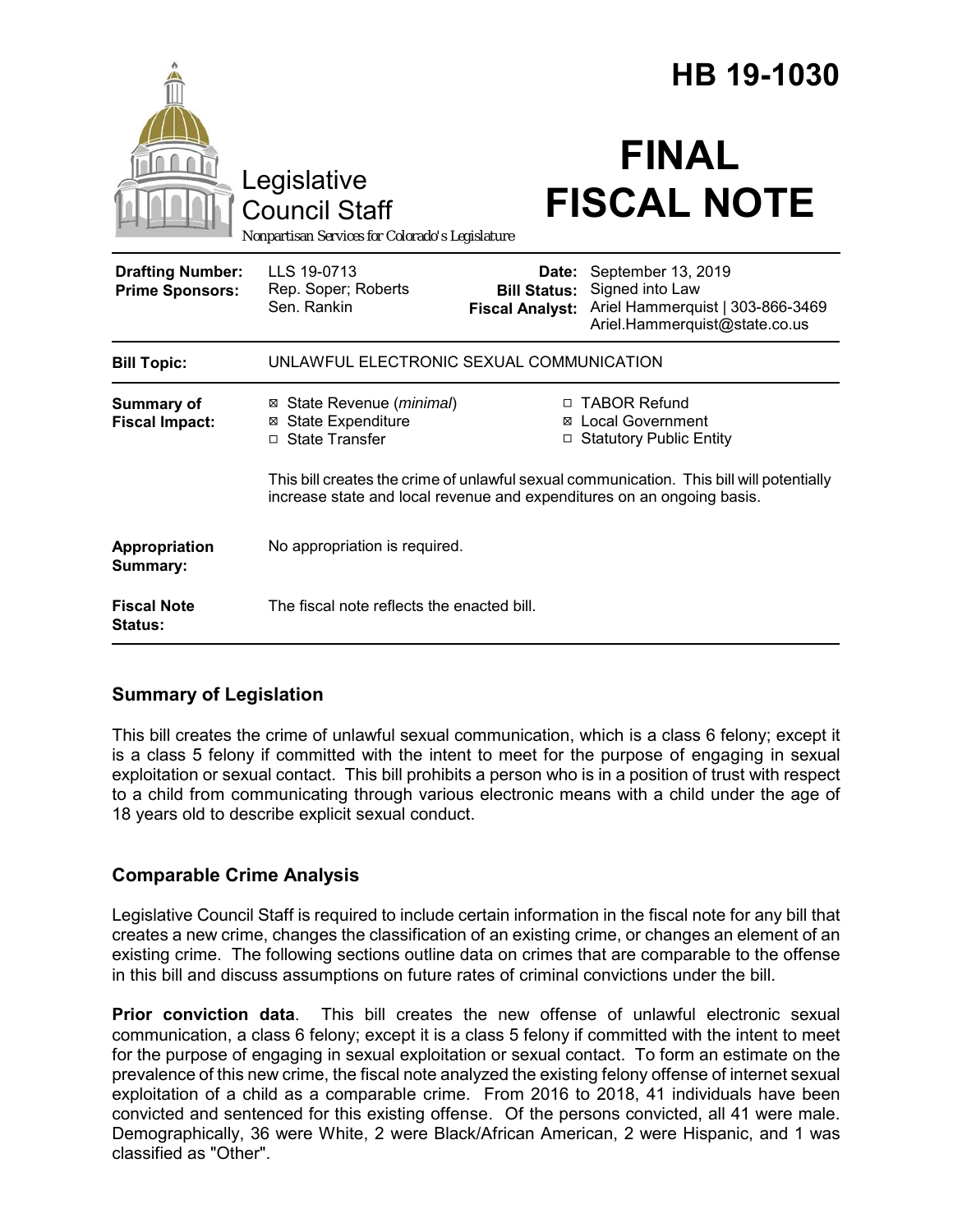September 13, 2019

**Assumptions.** This analysis assumes that there will be less than five criminal case filings per year for the offense created under the bill and that one offender per year has the potential to be convicted and sentenced to Department of Corrections. The average DOC length of stay for a class 6 felony sex offense is 10.85 months with an average parole length of stay of 9.23 months once he or she is released from prison. The average DOC length of stay for a class 5 felony sex offense is 18.7 months with an average parole length of stay of 17.9 months once he or she is released from prison. However, because the offense created by this bill is a class 6 felony or a class 5 felony under certain circumstances, the use of an alternative sentence such as probation or community corrections is as likely as a sentence to DOC. Additionally, the new offense of unlawful electronic sexual communication may be charged in addition to an existing crime, such as internet sexual exploitation of a child or internet luring of a child. For this reason, the new offense may result in additional time served on top of the existing offense, time being served for only the more serious offense, or an extended amount of time served on probation. Sentencing decisions are at the discretion of the court. Therefore, the exact DOC and parole impacts are unknown, but assumed to be minimal.

Visit leg.colorado.gov/fiscalnotes for more information about criminal justice costs in fiscal notes.

## **State Revenue**

Beginning in FY 2019-20, this bill increases criminal fines and court fees by minimal amounts as described below.

**Criminal fines and court fees.** Since the bill creates a class 6 felony for unlawful electronic sexual communications, the bill will increase state revenue from criminal fines and court fees by a minimal amount beginning in FY 2019-2020, credited to the Fines Collection Cash Fund, various other cash funds in the Judicial Department, and the General Fund. The fine penalty for a class 6 felony or a class 5 felony is \$1,000 to \$100,000. Additionally, court fees may be imposed on a case-by-case basis for a variety of court-related costs, such as probation supervision, drug surcharges, or late fees. Because the courts have the discretion of incarceration, imposing a fine, or both, a precise state revenue impact cannot be determined. Criminal fine and court fee revenue is subject to TABOR; however, under the March 2019 legislative Council Staff forecast, a TABOR surplus is not expected in FY 2019-20 or FY 2020-21.

## **State Expenditures**

This bill increases workload and costs in the Judicial Department and agencies that provide representation to indigent persons beginning in FY 2019-20. Beginning at some point in the future, the bill may also increase state General Fund expenditures in the Department of Corrections (DOC). These impacts are discussed below .

**Judicial Department.** This bill will increase costs and workload for the trial courts in the Judicial Department to process additional criminal case filings and to the Division of Probation. Costs and workload may also increase in the agencies that provide representation to indigent persons, including the Office of the State Public Defender and the Office of Alternate Defense Council. To the extent that individuals are sentenced to probation, workload will also increase. Overall, it is assumed that this increase in workload can be accomplished within existing appropriations. Should a change in funding be required for any agency or division with the Judicial Department, the fiscal note assumes it will be addressed through the annual budget process.